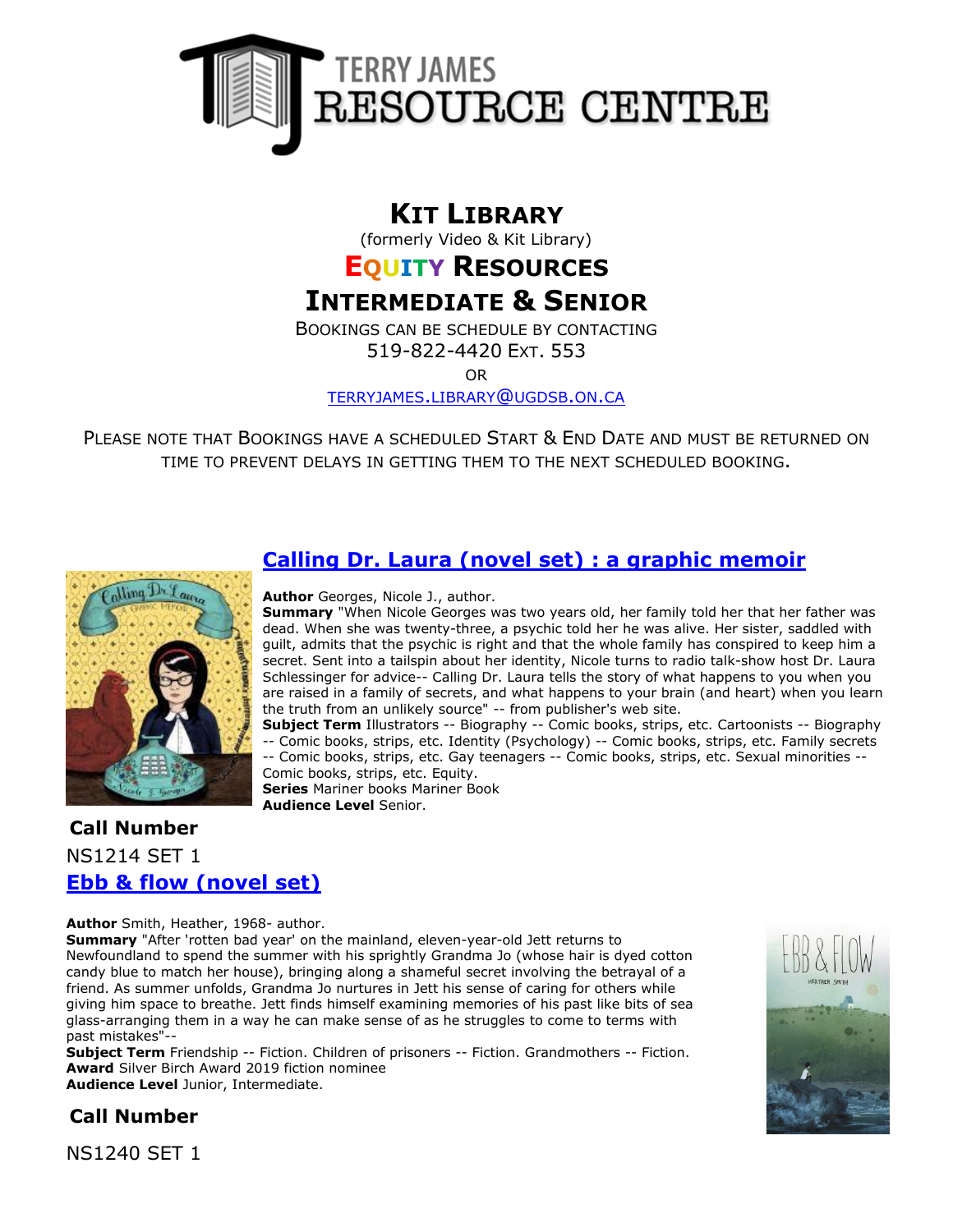# **EQUITY RESOURCES - INTERMEDIATE & SENIOR**



#### **[Equity and inclusive education. Cultural diversity.](https://ug.ent.sirsidynix.net/client/en_CA/TJRtest/search/mylists?)**

**Summary:** A selection of novels on cultural diversity. **Subject Terms:** Forgiveness, prejudices, racism, cultural pluralism, multiculturalism. **Audience:** Primary, Junior

**Call Number** LIT056

### **[Equity and inclusive education. Diversity.](https://ug.ent.sirsidynix.net/client/en_CA/TJRtest/search/mylists?)**

**Summary**: A selection of books on diversity **Subject Terms:** multiculturalism. **Audience:** Intermediate, Senior **Call Number**

LIT059

### **[Equity and inclusive education. Families.](https://ug.ent.sirsidynix.net/client/en_CA/TJRtest/search/mylists?)**

**Summary**: A selection of books on families **Subject Terms:** Gay parents, adoption, family. **Audience:** Primary, Junior

**Call Number** LIT058



### **[Equity and inclusive education. LGBTQ resources](https://ug.ent.sirsidynix.net/client/en_CA/TJR/search/detailnonmodal/ent:$002f$002fSD_ILS$002f0$002fSD_ILS:283403/email?dt=list)**

**Summary** A selection of novels on Lesbian, Gay, Bisexual, Transgender and Queer topics. **Subject Term** Homosexuality -- Fiction. Aids (Disease) -- Fiction. Loss (psychology) -- Fiction. Friendship --Fiction. Teenagers -- Fiction. Coming out (Sexual orientation) -- Fiction. Love -- Fiction. Relationships -- Fiction. Religions -- Fiction. Gay and lesbian studies -- Fiction. Transgendered people -- Fictiion. Bisexuals -- Fiction. Sexual minorities -- Fiction. Race discrimination Gender identity -- Fiction. **Audience Level** Senior.

**Call Number**

LIT053

# **[Equity and inclusive education. Transgender](https://ug.ent.sirsidynix.net/client/en_CA/TJR/search/detailnonmodal/ent:$002f$002fSD_ILS$002f0$002fSD_ILS:283476/email?dt=list)**

#### **[resources.](https://ug.ent.sirsidynix.net/client/en_CA/TJR/search/detailnonmodal/ent:$002f$002fSD_ILS$002f0$002fSD_ILS:283476/email?dt=list)**

**Summary** A selection of books on Transgender topics.

**Subject Term** Identity Coming of age Emotional problems Transsexual youth -- United States -- Biography Transgenderism Transsexualism -- History Transvestism -- History Disc jockeys High Schools Schools Theater Self-acceptance Male-to-female transsexuals Transsexuals -- Identity Friendship Teenagers Transgender people Sexual

minorities Gender identity **Audience Level** Senior.

**Call Number**

LIT054

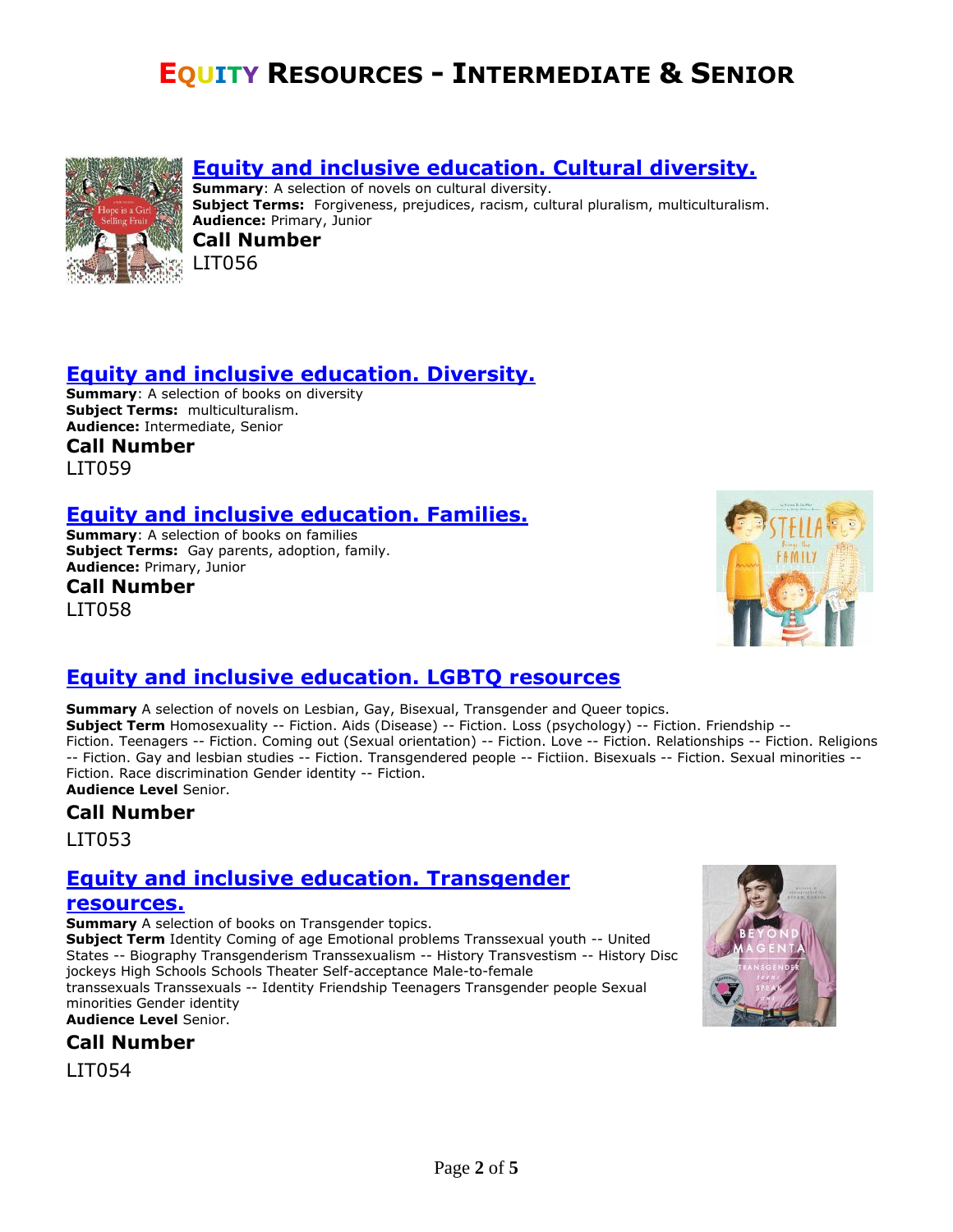# **EQUITY RESOURCES - INTERMEDIATE & SENIOR**



#### **[I am Malala \(novel set\) : how one girl stood up for](https://ug.ent.sirsidynix.net/client/en_CA/TJR/search/detailnonmodal/ent:$002f$002fSD_ILS$002f0$002fSD_ILS:285462/email?dt=list)  [education and changed the world](https://ug.ent.sirsidynix.net/client/en_CA/TJR/search/detailnonmodal/ent:$002f$002fSD_ILS$002f0$002fSD_ILS:285462/email?dt=list)**

#### **Author** Yousafzai, Malala, 1997- author.

**Summary** Malala Yousafzai was only ten years old when the Taliban took control of her region. They said music was a crime. They said women weren't allowed to go to the market. They said girls couldn't go to school. Raised in a once-peaceful area of Pakistan transformed by terrorism, Malala was taught to stand up for what she believes. So she fought for her right to be educated. And on October 9, 2012, she nearly lost her life for the cause: She was shot point-blank while riding the bus on her way home from school. No one expected her to survive. Now Malala is an international symbol of peaceful protest and the youngest ever Nobel Peace Prize nominee.

**Subject Term** Young women -- Education -- Pakistan -- Biography. Young women -- Pakistan -- Biography Children's rights -- Pakistan. Equity.

**Audience Level** Junior, Intermediate, Senior.

# **Call Number**

NS1212 SET 1

## **[I'll give you the sun \(novel set\)](https://ug.ent.sirsidynix.net/client/en_CA/TJR/search/detailnonmodal/ent:$002f$002fSD_ILS$002f0$002fSD_ILS:285523/email?dt=list)**

**Author** Nelson, Jandy, author.

**Summary** "A story of first love, family, loss, and betrayal told from different points in time, and in separate voices, by artists Jude and her twin brother Noah"--Provided by publisher. **Subject Term** Artists -- Fiction. Teenage artists -- Fiction. Twins -- Fiction Brothers and sisters -- Fiction. Sibling rivalry -- Fiction Gays -- Fiction. Gay teenagers -- Fiction Grief -- Fiction. Death -- Fiction. Families -- California -- Fiction. Family life -- California -- Fiction Mothers -- Death -- Fiction Sexual minorities -- Fiction Miscommunication -- Fiction Equity

**Audience Level** Senior.

### **Call Number**

NS1213 SET 1

### **[Ivy Aberdeen's letter to the world \(novel set\)](https://ug.ent.sirsidynix.net/client/en_CA/TJR/search/detailnonmodal/ent:$002f$002fSD_ILS$002f0$002fSD_ILS:323480/email?qu=ivy+aberdeen&d=ent%3A%2F%2FSD_ILS%2F0%2FSD_ILS%3A323480%7E%7E0&te=ILS&lm=MCKITS)**

**Author** Blake, Ashley Herring, author.

**Summary** "Twelve-year-old Ivy Aberdeen's house is destroyed in a tornado, and in the aftermath of the storm, she begins to develop feelings for another girl at school"--

**Subject Term** Family life -- Fiction. Friendship -- Fiction. Artists -- Fiction. Lesbians -- Fiction. Coming out (Sexual orientation) -- Fiction. Tornadoes -- Fiction. Families -- Fiction. Sexual minorities -- Fiction. **Audience Level** Junior, Intermediate.

### **Call Number**

NS1237 SET 1

# **[Jane, the fox & me \(novel set\)](https://ug.ent.sirsidynix.net/client/en_CA/TJR/search/detailnonmodal/ent:$002f$002fSD_ILS$002f0$002fSD_ILS:283396/email?dt=list)**

**Author** Britt, Fanny, author.

**Summary** Lonely young Helene begins to get out from under her body-image issue with help from a new friend--and Jane Eyre.

**Subject Term** Bullying -- Comic books, strips, etc. Bullies -- Comic books, strips, etc. Camping -- Comic books, strips, etc. Friendship -- Comic books, strips, etc. Body image. -- Comic books, strips, etc. Girls -- Comic books, strips, etc. Selfesteem -- Comic books, strips, etc. Foxes -- Comic books, strips, etc. Schools -- Comic books, strips, etc. Outcasts -- Comic books, strips, etc. Equity

**Audience Level** Junior, Intermediate, Senior.

#### **Call Number**

NS1211 SET 1

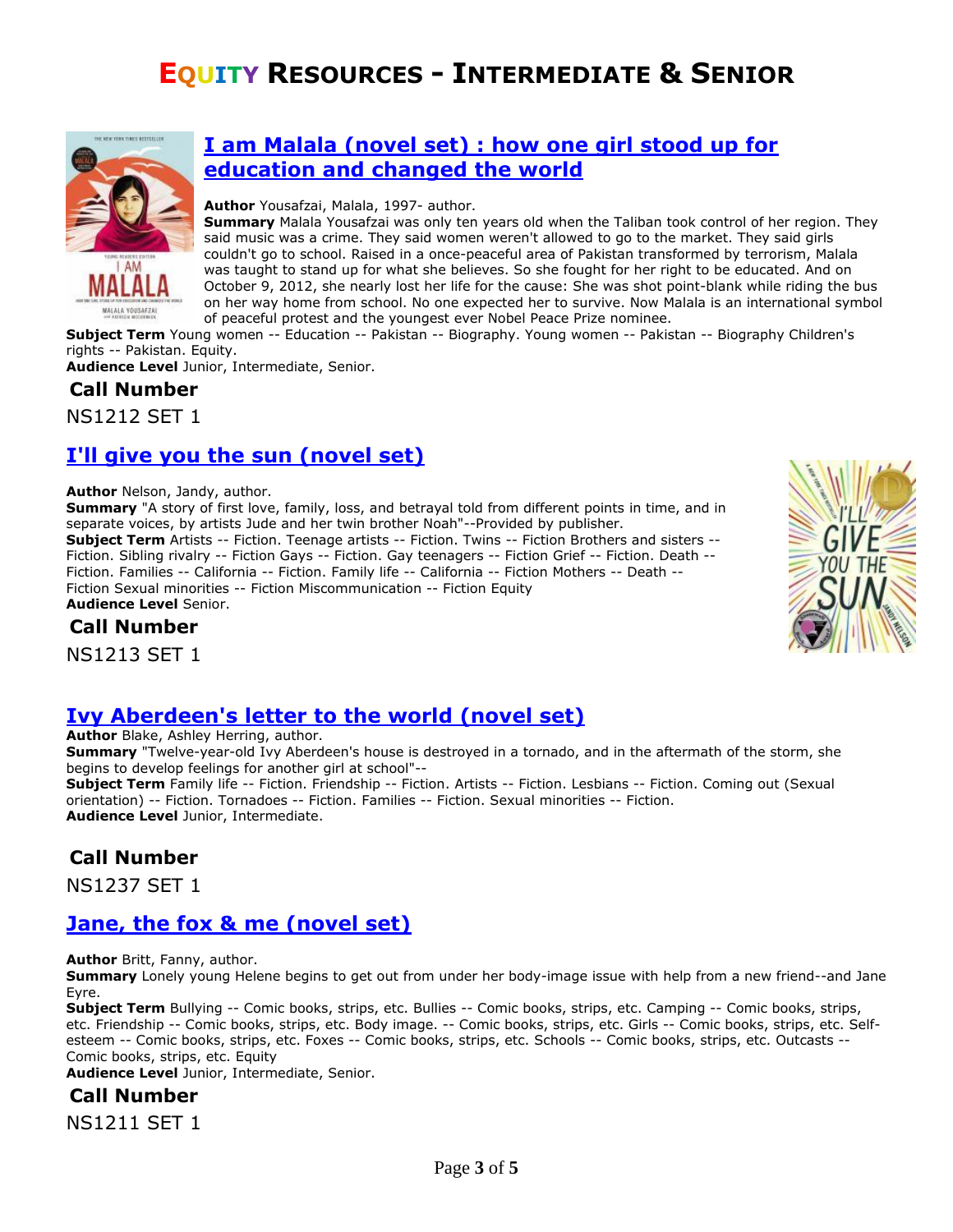# **EQUITY RESOURCES - INTERMEDIATE & SENIOR**

#### **Mission Mumbai [: a novel of sacred cows, snakes, and stolen toilets](https://ug.ent.sirsidynix.net/client/en_CA/TJR/search/detailnonmodal/ent:$002f$002fSD_ILS$002f0$002fSD_ILS:323487/email?qu=mission+mumbai&d=ent%3A%2F%2FSD_ILS%2F0%2FSD_ILS%3A323487%7E%7E0&te=ILS&lm=MCKITS)  [\(novel set\)](https://ug.ent.sirsidynix.net/client/en_CA/TJR/search/detailnonmodal/ent:$002f$002fSD_ILS$002f0$002fSD_ILS:323487/email?qu=mission+mumbai&d=ent%3A%2F%2FSD_ILS%2F0%2FSD_ILS%3A323487%7E%7E0&te=ILS&lm=MCKITS)**

**Author** Narsimhan, Mahtab, author.

**Summary** "Dylan, an aspiring photographer, is spending a month in Mumbai with his friend Rohit Lal and his family, but knowing nothing of Indian culture, he cannot seem to do anything right (do not hit cows!)--and the situation is made worse by the tensions within the Lal family over whether Rohit should be raised in India, which Mr. Lal's wealthy sister is pushing for."--Publisher.

**Subject Term** Culture shock -- Fiction. Manners and customs -- Fiction. Friendship -- Fiction. Family life -- India -- Mumbai -- Fiction.

**Audience Level** Junior, Intermediate.

**Call Number**

NS1238 SET 1

#### **[The stars beneath our feet \(novel set\)](https://ug.ent.sirsidynix.net/client/en_CA/TJR/search/detailnonmodal/ent:$002f$002fSD_ILS$002f0$002fSD_ILS:323477/email?qu=the+stars+beneath+our+feet&d=ent%3A%2F%2FSD_ILS%2F0%2FSD_ILS%3A323477%7E%7E0&te=ILS&lm=MCKITS)**

**Author** Moore, David Barclay, author.

**Summary** Unable to celebrate the holidays in the wake of his older brother's death in a gang-related shooting, Lolly Rachpaul struggles to avoid being forced into a gang himself while constructing a fantastically creative LEGO city at the Harlem community center.

**Subject Term** Brothers -- Death -- Fiction. LEGO toys -- Fiction. Gangs -- Fiction. African Americans -- Fiction. **Audience Level** Junior, Intermediate, Senior.

#### **Call Number**

NS1236 SET 1

#### **[Unlearn poster pack.](https://ug.ent.sirsidynix.net/client/en_CA/TJR/search/detailnonmodal/ent:$002f$002fSD_ILS$002f0$002fSD_ILS:319388/email?qu=unlearn&d=ent%3A%2F%2FSD_ILS%2F0%2FSD_ILS%3A319388%7EILS%7E0&te=ILS&lm=VID)**

**Title** Unlearn poster pack. **Publication Information** [Ontario] : unlearn.®, [2016] **Physical Description** 24 sheets : colour illustrations ; 30 cm + 1 discussion quide **Summary** "Provoking thought to inspire positive change. Unlearn is an approach to life and an attitude of the mind. It enables a better understanding of ourselves and each other. It improves an individual's quality of life and promotes positive human connection. The negative attitudes and beliefs held by individuals and communities are learned. To better our world we must unlearn."--Publisher.

**Subject Term** Prejudices. Stereotypes (Social psychology) Social change. **Audience Level** Professional. Junior, Intermediate, Senior.

#### **Call Number**

CU192

#### **[Unlearn poster pack. 2.](https://ug.ent.sirsidynix.net/client/en_CA/TJR/search/detailnonmodal/ent:$002f$002fSD_ILS$002f0$002fSD_ILS:320769/email?dt=list)**

**Summary** "Features a collection of 24 newly designed and curated images which were developed to empower students and educators to have a transformational dialogue about equity and human rights issues."--Publisher. **Subject Term** Prejudices. Stereotypes (Social psychology) Social change. **Audience Level** Professional. Junior, Intermediate, Senior.

#### **Call Number**

CU193